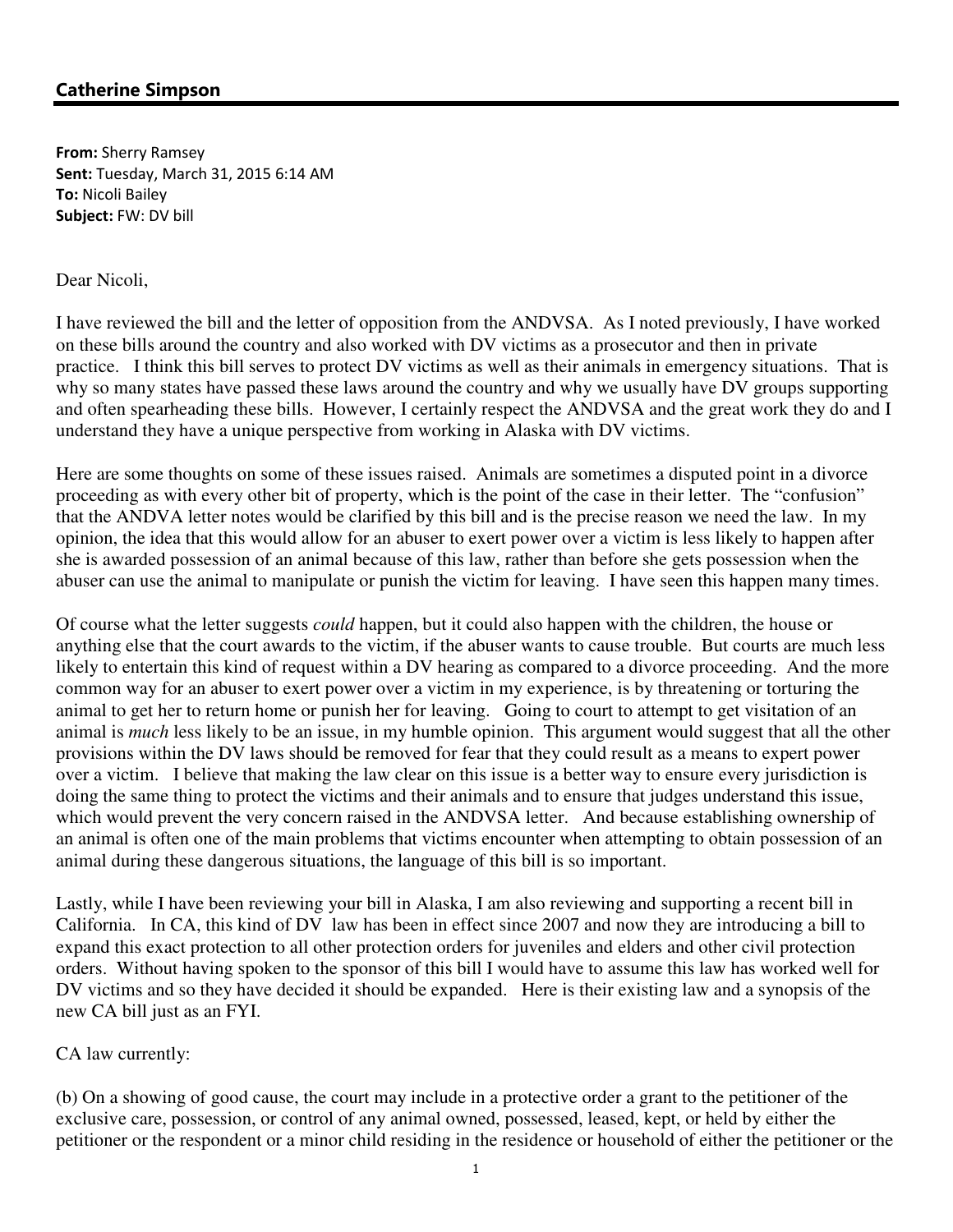respondent. The court may order the respondent to stay away from the animal and forbid the respondent from taking, transferring, encumbering, concealing, molesting, attacking, striking, threatening, harming, or otherwise disposing of the animal.

New bill:

AB 494 will extend protections to animals of protected parties in restraining orders issued in juvenile dependency cases (Welfare & Institutions Code section 213.5(b)), civil harassment cases (Civil Procedure section 527.6(b)(6)), and Elder Abuse cases (Welfare & Institutions Code section 15657.03). This bill will bring all types of restraining orders in alignment with the protections provided pursuant to the Domestic Violence Prevention Act.

Thank you and Representatives Vazquez and Gruenberg for sponsoring this important bill and feel free to contact me if I can be of any further help.

Best,

Sherry

Sherry Ramsey, Esq.

Director of Animal Cruelty Prosecutions

State Affairs

The Humane Society of the United States

200 West 57th Street

Suite 705

New York, NY 10019

212-246-2632

### www.humanesociety.org/justice

*This is intended to be a confidential communication only to the person or persons to whom it is addressed, and may contain legally privileged and/or confidential information. If you are not the intended recipient(s), or the employee or agent responsible for delivery of this message to the intended recipient(s), you are hereby notified that any dissemination, distribution or copying of this e-mail message is strictly prohibited. If you have received this message in error, please immediately notify the sender and delete this e-mail message from your computer.*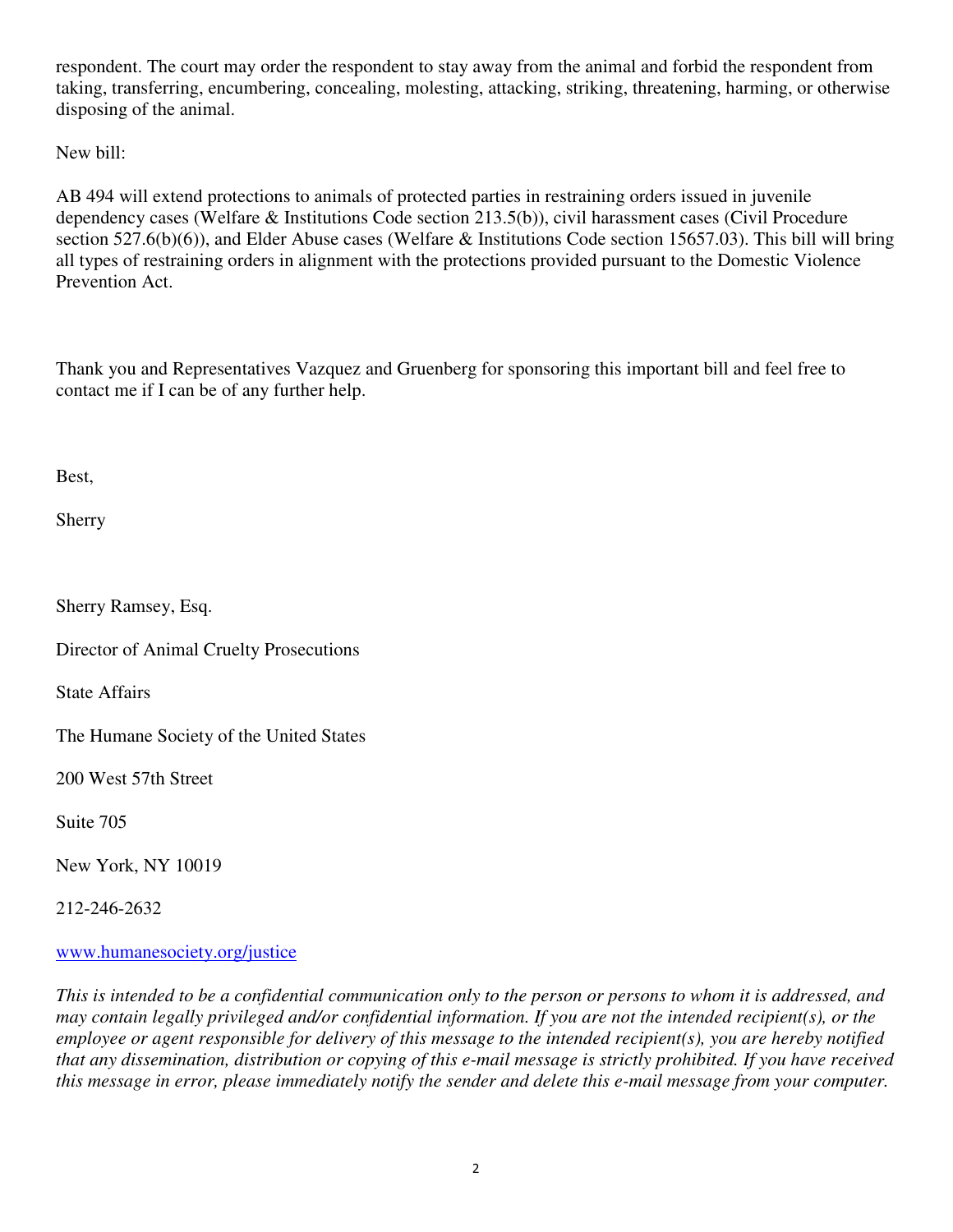## Catherine Simpson

From: Joan Dewey Sent: Tuesday, March 31, 2015 10:48 AM To: Catherine Simpson Cc: Nicoli Bailey Subject: Re: HB 147 "Pet Bill"

Catherine and Nicoli: Thank you for including Bethel Friends of Canines and Bethel residents in the update for proposed changes to HB147. Would it be possible for you to convey our support and appreciation of the HB 147 AKA "The Pet Bill" sponsors(Representative Vazquez and Representative Gruenberg and to let them know by reading the following testimony:

We in the YK Delta of Alaska, animal rescue and community health services acknowledge the high disproportionate rate of domestic violence occurrences and the need for added safety and welfare mechanisms within the animal protection laws of Alaska for victims of domestic violence. We are well aware of the relationship between animal abuse and neglect, child abuse and neglect and domestic violence. We recognize that animals as beloved family members are frequently caught in the crossfire and/or used to manipulate, dominate and control domestic violence situations. As community members in Alaska are in support of additional service and rights components added to the animal care laws of Alaska to help assure families can protect all of their family members when forced to leave their homes.

We will do our best in Bethel to work in conjunction with TWC/Tundra Women's Coalition and assist with pet relocation or boarding whenever possible. We applaud these measures in the proposed HB 147 to bring safety and health to families and to reduce the added trauma that comes from having to choose to leave animals in unsafe situations *.*

*Joan Dewey, Bethel Resident Bethel Friends of Canines* 

## cc: Bethel Friends of Canines Board